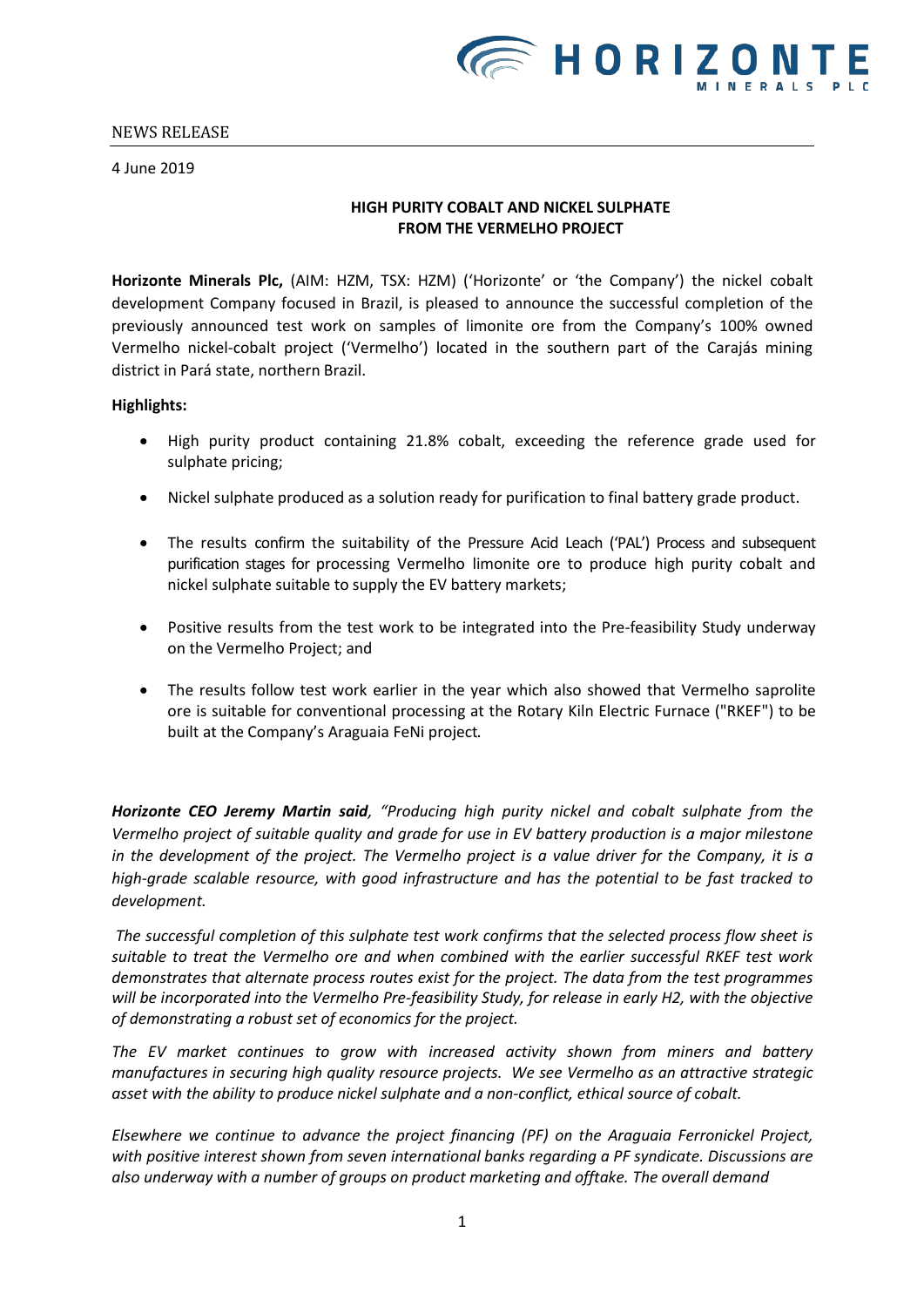

*picture for nickel is robust, running at around 4% to 5% per year with stainless steel currently accounting for two thirds of demand. Crucially nickel inventories continue to be drawn down with the LME levels at around 170,000 tonnes, its lowest level in 5 years with this downward trajectory due to run through the end of the year. The medium term consensus nickel price is around US\$16,200/tonne which, based on the Feasibility Economics on Araguaia, deliver over US\$2 billion of net cash flow over the life of mine at a C1 cash cost of around U\$6,800/t nickel placing the project in the lower quartile of global laterite nickel operations and one of a very limited number of scalable, high grade, fully permitted, construction ready projects globally.*

*This robust demand picture for nickel positions Horizonte well, owning 100% of two Tier 1 nickel projects, within trucking distance of each other with the potential to produce 40,000 to 50,000 tonnes per year of nickel to service both the traditional stainless and EV battery market as well a cobalt revenue stream from outside of the Democratic Republic of Congo (DRC ) and service both the traditional stainless and EV battery market".*

# **Summary**

The Company completed bench scale hydrometallurgical test work at the test facilities of SGS in Lakefield, Ontario, Canada during Q1-Q2 2019 on representative samples of Vermelho limonite ore, averaging 1.72% Ni, 0.076% Co and 27.7% Fe. Approximately 157 kg (wet) of Vermelho limonitic ore was received at SGS. After homogenisation, a sub-sample was taken for full chemical analysis. The bulk sample was then scrubbed in batches of about 25 kg using fresh water. The scrubbed ore was then screened, with the oversize ground and recycled so that all screen under-flow was used for the hydrometallurgical test work. It is noted that a beneficiation step, as would be included in a commercial plant, was not carried out in the laboratory tests.

The individual hydrometallurgical tests carried out are briefly summarised under the following four major test stages;

- 1. HPAL Leaching and neutralisation of solution
- 2. Production of Mixed Hydroxide Precipitate (MHP) and re-leaching
- 3. Separation of Co and Ni and purification of the Co solution
- 4. Cobalt sulphate crystallisation.

## **Detailed Information**

## **1. PAL Leaching and neutralisation of solution**

Initially, two leach tests were carried out in a 2-litre autoclave with 400 gm of ore in order to determine conditions for the subsequent full-scale leaching using the 20-litre test autoclave (to be carried out in ~20 individual leach batches with about 5 kg of ore at a time).

The leach conditions used in previous work by Vale were also taken into account. Typical leach conditions used are presented in Table 1.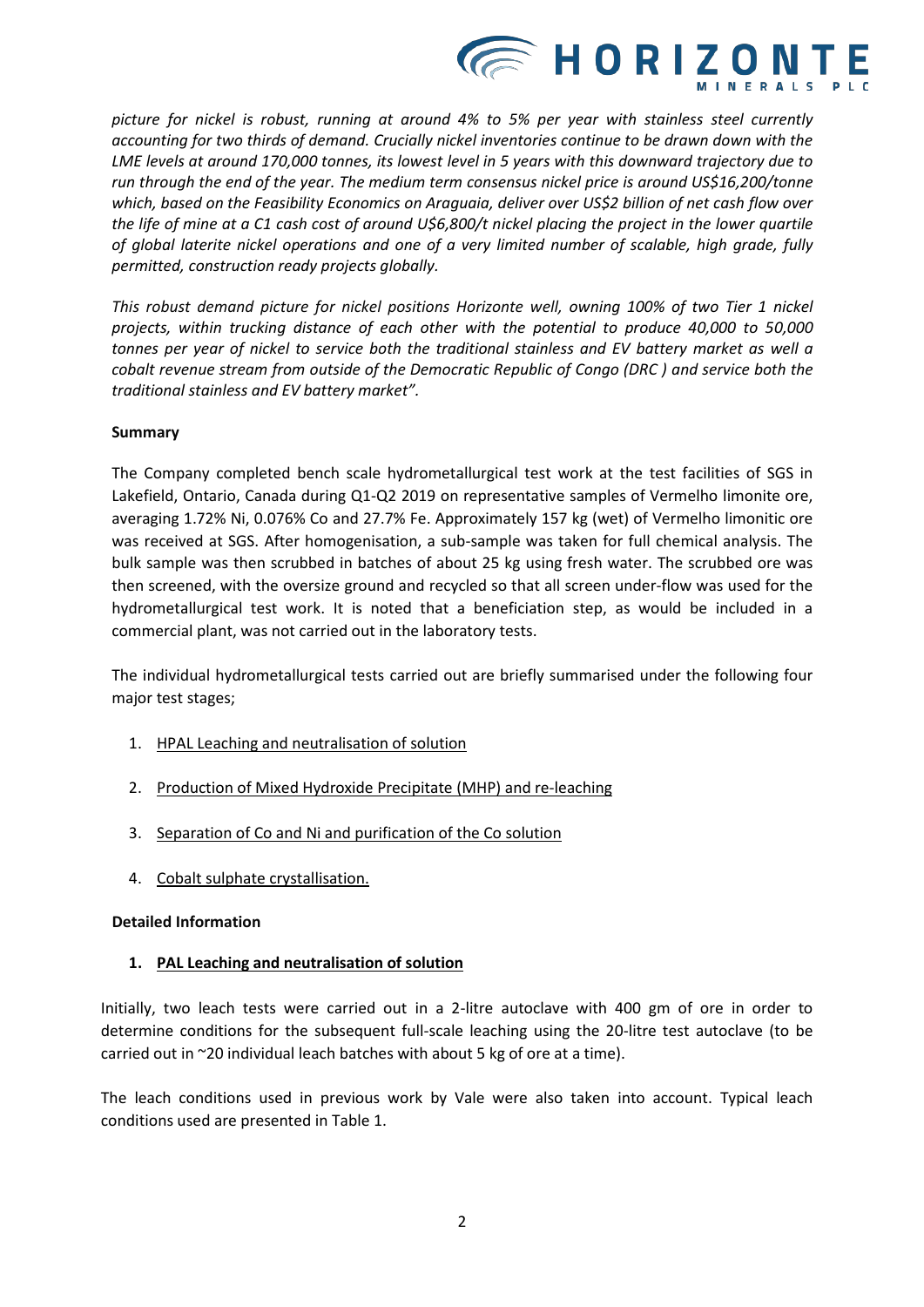

Table 1. Typical leach conditions used for the tests

| Item                        | Value   |
|-----------------------------|---------|
| Solids, %                   | 35      |
| Acid used, kg/t dry ore     | 350-400 |
| Pressure, psi               | 585     |
| Temperature, <sup>0</sup> C | 250     |
| Ni extraction, %            | 98      |
| Co extraction, %            | 96      |

A total of 20 individual leach batches were carried out to process all the ore. A typical analysis of the final pulp filtrate is presented in Table 2.

| Element | Analysis, mg/L |  |  |
|---------|----------------|--|--|
| Ni      | 7,880          |  |  |
| Co      | 345            |  |  |
| Fe      | 7,660          |  |  |
| Mg      | 10,600         |  |  |
| Al      | 2,370          |  |  |
| Cu      | 49.2           |  |  |
| Zn      | 152            |  |  |
| Mn      | 1,490          |  |  |
| Cr      | 230            |  |  |

Table 2. Typical chemical analysis of final pulp filtrate

Nickel and cobalt extractions were very high.

Two limestone scoping tests (for the primary and secondary neutralisation) were successfully carried out to develop the conditions for solution neutralisation. The final pH was set at between 5 and 5.1. The primary and secondary neutralisation steps on the bulk solution were subsequently carried out. It is noted that in the present batch laboratory testing, a number of sub-products were generated which were not recycled as would occur in a continuous commercial operation; metal recovery, which is impacted by this situation, was not to be evaluated in the present work.

## **2. Production of Mixed Hydroxide Precipitate (MHP) and re-leaching**

As planned, Ca(OH)<sub>2</sub> was used to generate the MHP product containing mostly Ni and Co hydroxides. The analysis of the MHP prior to re-leaching is presented in Table 3.

| Element | Analysis, % |  |  |
|---------|-------------|--|--|
| Ni      | 18.3        |  |  |
| Co      | 0.97        |  |  |
| Mn      | 1.92        |  |  |
| Mg      | 0.67        |  |  |
| Ca      | 13.1        |  |  |
| Cп      | < 0.01      |  |  |

| Table 3. Typical chemical analysis of the produced MHP |  |  |  |  |  |
|--------------------------------------------------------|--|--|--|--|--|
|--------------------------------------------------------|--|--|--|--|--|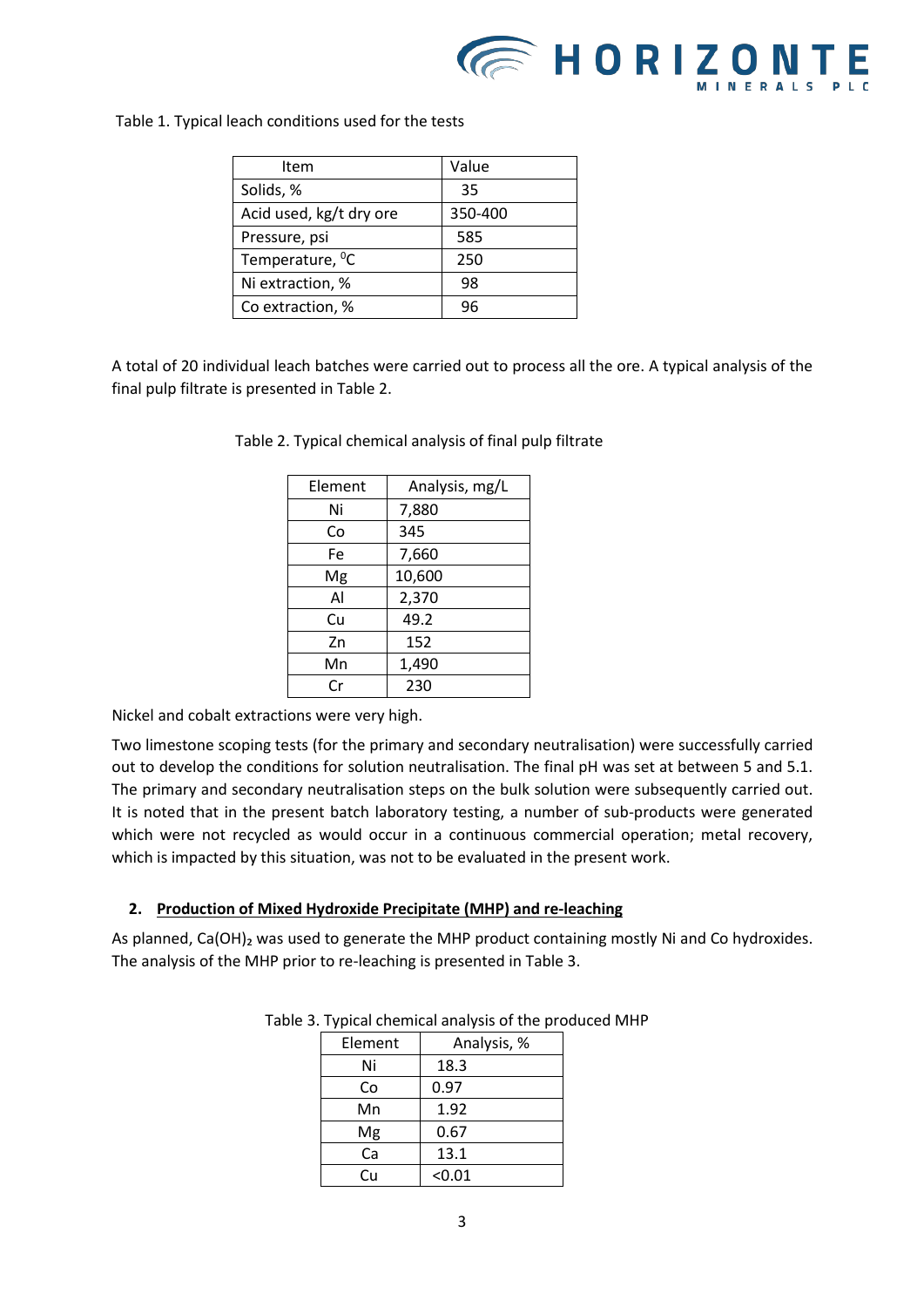

# **3. Separation of Co and Ni and purification of the Co solution**

### **Solvent Extraction**

Test conditions were established on small-scale batch laboratory scoping tests. In addition, Cytec Canada Inc. provided recommendations for test conditions. (The modelling by Cytec recommended to use a 10% Cyanea 272 reagent in Exxsol D80 with a phase ratio of 1:1; the scrub liquor was also defined). The solvent extraction on the bulk solution was then carried out on a continuous basis in laboratory apparatus which was assembled for the purpose.

#### **Ion Exchange**

Ion exchange was carried out as a two-stage ion exchange contacting sequence. A sulphide precipitation step was then carried out after the ion exchange step following initial tests using a synthetic solution to determine the best conditions. (Thermochemical computations showed that under the proposed conditions, cobalt sulphide would precipitate ahead of that for zinc, copper and manganese, thus affording a means of elemental separation and purification). A further manganese removal stage was also carried out.

### **4. Cobalt sulphate crystallisation.**

The near-pure cobalt sulphate solution was crystallised batch-wise under controlled conditions and a single harvest of cobalt sulphate crystals was gathered. This material at over 99.91 % pure is considered ready for a final purification stage for specific battery market applications.



#### Figure 1. Sample of cobalt sulphate heptahydrate

For further information, visit [www.horizonteminerals.com o](http://www.horizonteminerals.com/)r contact:

**Horizonte Minerals plc** Jeremy Martin (CEO) +44 (0) 203 356 2901

**Numis Securities Ltd (NOMAD & Joint Broker)** John Prior +44 (0) 207 260 1000 Paul Gillam